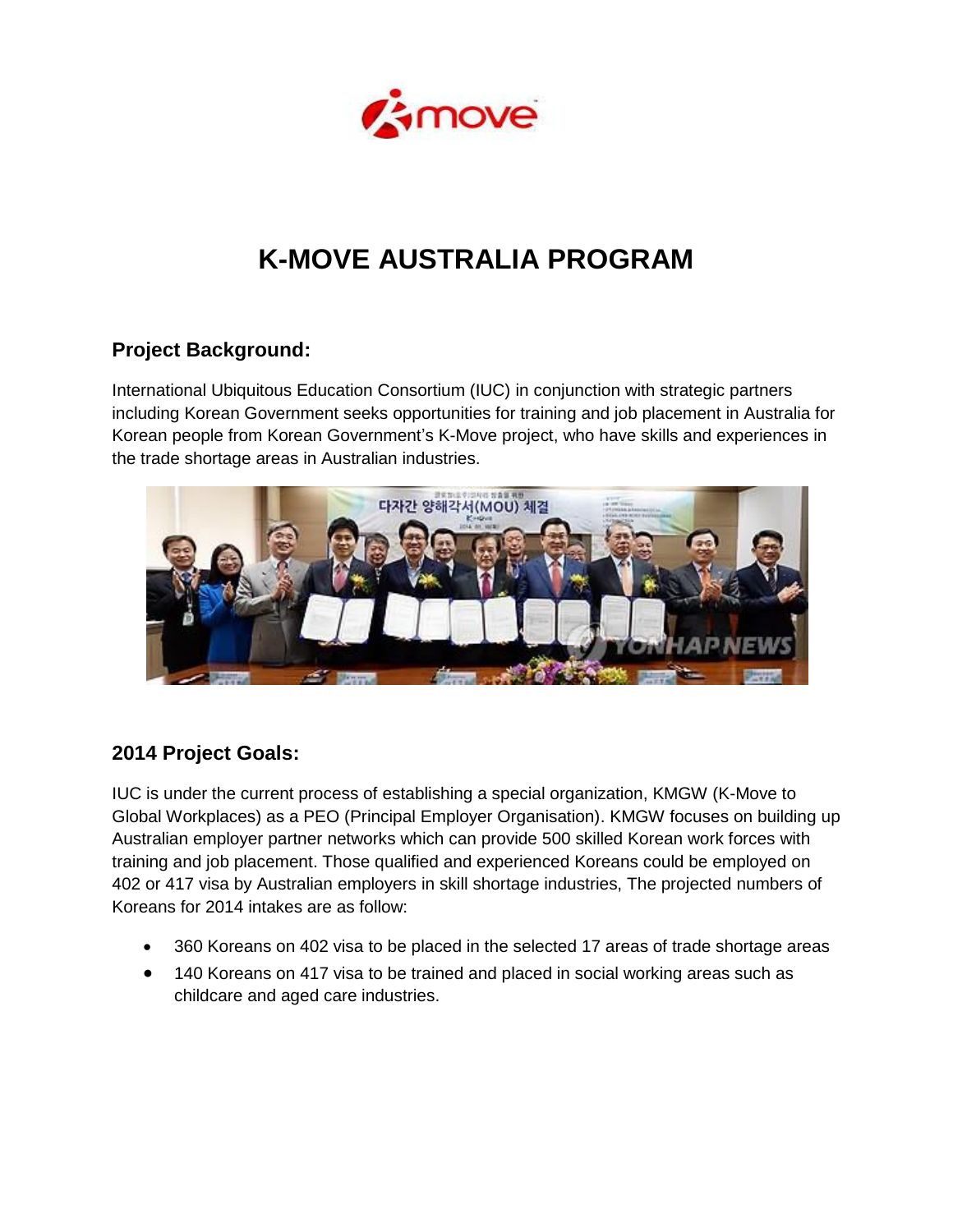#### **Program Vision:**

The KMGW under International Ubiquitous Education Consortium (IUC) in partnership with Australian host employers will provide opportunities for Korean people to participate in workplace based training and development in Australia. These opportunities will result in the Koreans up skilling their occupational capabilities, while being remunerated for providing a service to an Australian business. These opportunities will align to the current and national skill shortages, thereby assisting Australian businesses with employment consistency, resulting in business growth and national prosperity.

# **Program Goals:**

KMGW under IUC will work with Australian partners to continually network opportunities to address skill shortage employment opportunities and Korean candidates to fill the employment positions. Agreements will be established with state, federal and international contacts that provide solutions at critical control points in the supply chain. To develop and facilitate a strategic plan for the implementation of the Korean International Occupational Development Program.

#### **Program Objectives:**

By December 2014 if there are employers who are willing to support the Korean International Occupational Development Program, five hundred (500) Korean people will be offered a job in Australia and will be in the pipeline of the 10 steps program to enter Australia on a 402 or 417Visa.

By December 2015 if there are employers who are willing to support the Korean International Occupational Development Program, one thousand (1000) Korean people will be offered a job in Australia and will be in the pipeline of the 10 steps program to enter Australia on a 402 or 417 Visa.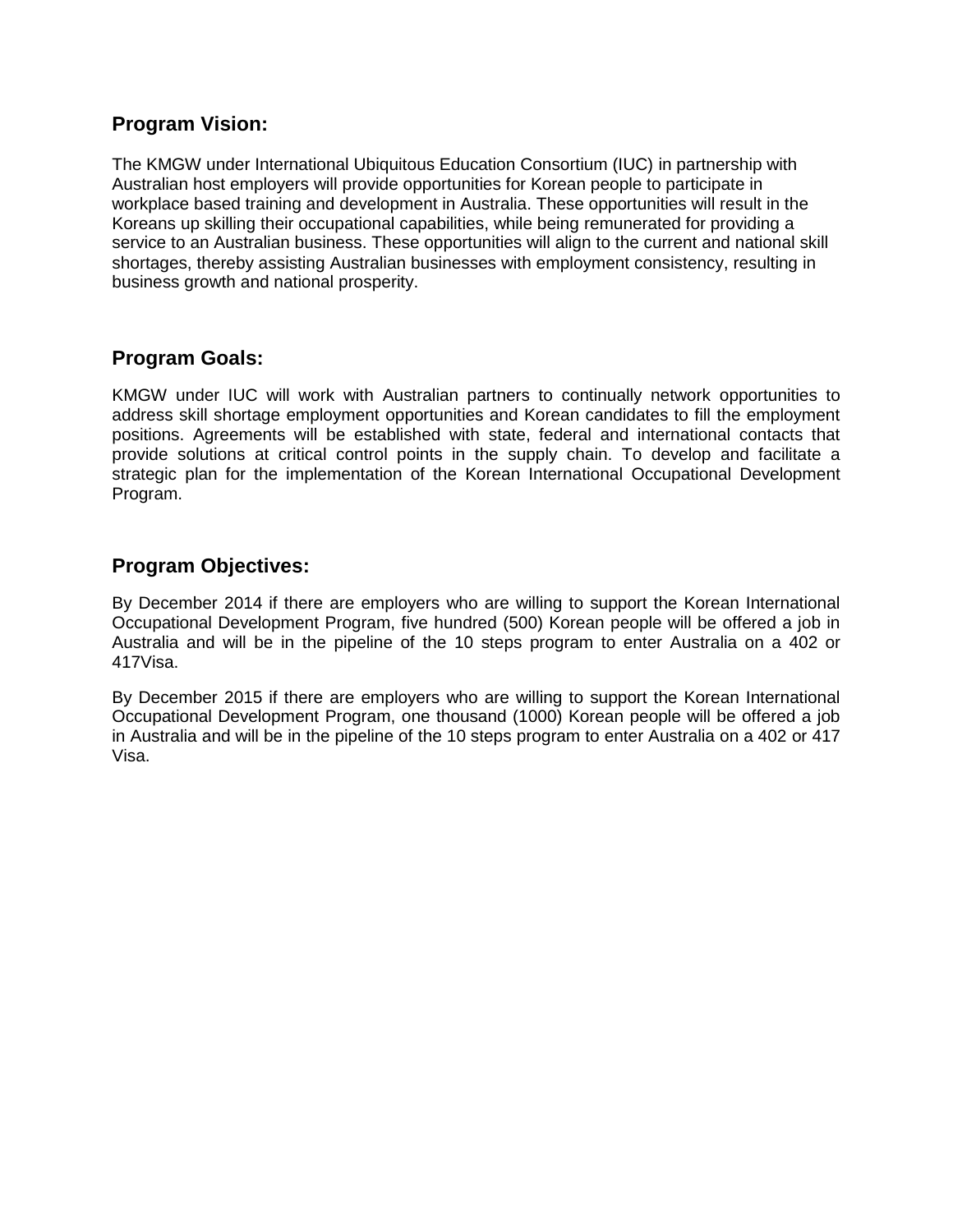### **Understanding the Training and Research Visa (subclass 402)**

The Visa that will generally be applied for as part of this program is the Training and Research Visa (subclass 402). In brief, this Visa is for people who want to come to Australia on a temporary basis to participate in occupational training, observe or participate in research as a visiting academic, or participate in a professional development program. This is not a work visa. As per the Department of Immigration 402 Visa guidelines it is recommend that the training should be a minimum period of thirty (30) hours a week. At least 70% of this training is required to be workplace-based.

This visa has three streams:

- Occupational Trainee stream: for people who need structured workplace-based training to enhance their skills in their current occupation, area of tertiary study, or field of expertise.
- Professional Development stream: for professionals, managers or government officials invited to participate in a professional development training program in Australia. The program must have been arranged by an employer outside Australia and usually lasts up to 18 months.
- Research stream: for professional academics invited to visit Australia to observe or participate in an Australian research project at an Australian tertiary or research institution.

This is a visa designed for people between 18 -30 with at least 12 months relevant experience, or qualifications (or a combination of both) in one of the occupations contained in the relevant list of occupations, to be sponsored by an employer for the purpose of up skilling that person. It is a 2 year visa and can be extended.

But in saying that, if the training to be given is only for a one year period, then the visa will be granted for One (1) year. This visa stream that will be used for this program is the Occupational Trainee stream. For more information refer to: http://www.immi.gov.au/Visas/Pages/402.aspx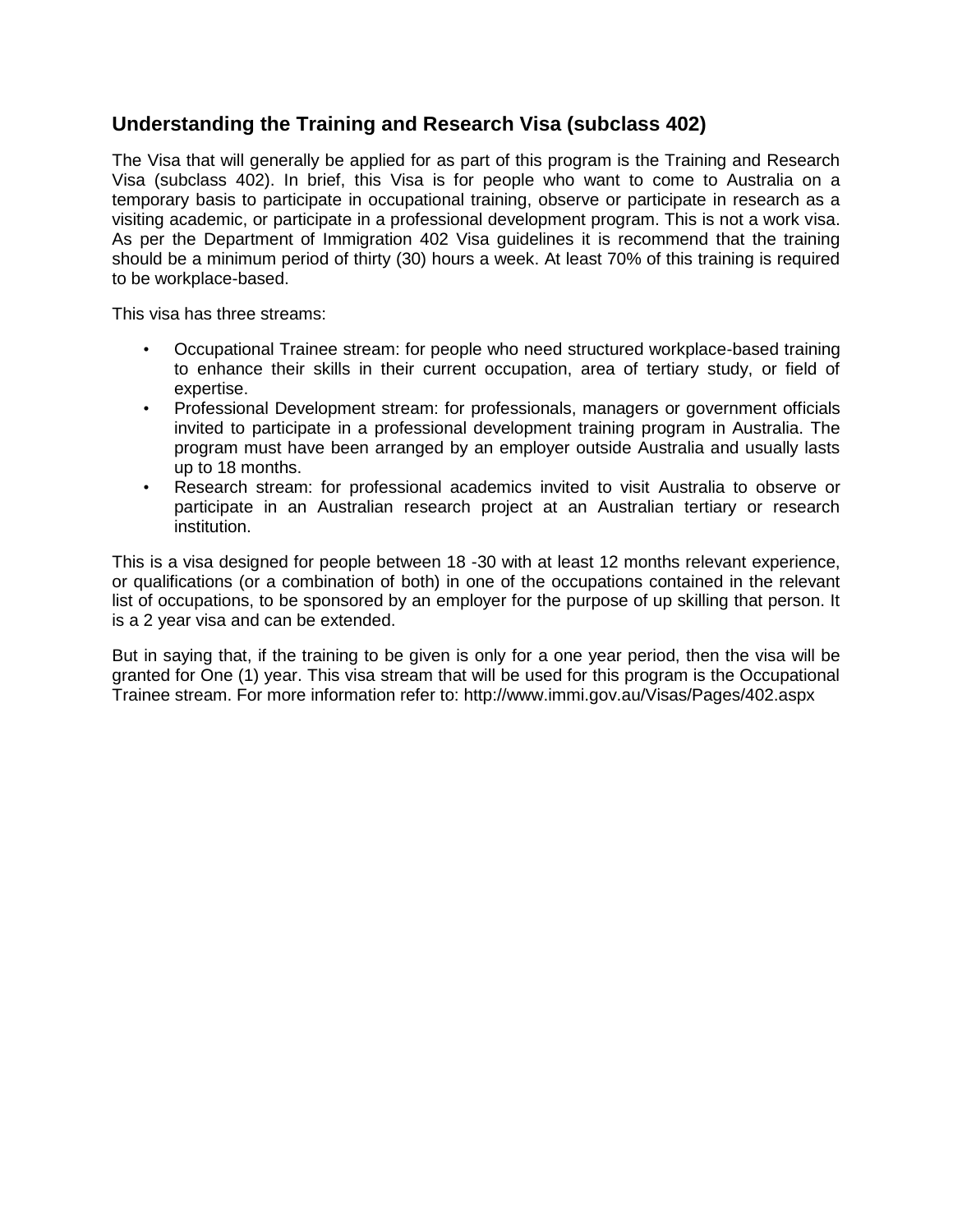# **Project Overview:**

There are 10 steps to the program. Each step will have a plan developed with milestones, roles and responsibilities. Each step will have measurable outcomes to ensure the overall objectives, goals and vision of the program.

The table below briefly outlines each of the steps to the program. For full details of each step, refer to the below "Korean International Occupational Development Program" and "Flow Chart of Selection Process".

| <b>Steps</b> |                                                                                                                                                                                                                                                    | <b>Key Aspects</b>                                                                                                                                                                                                                                                                      |
|--------------|----------------------------------------------------------------------------------------------------------------------------------------------------------------------------------------------------------------------------------------------------|-----------------------------------------------------------------------------------------------------------------------------------------------------------------------------------------------------------------------------------------------------------------------------------------|
| 1.           | The identification of State and National<br>employment opportunities for current<br>and future skill shortages in Australia.                                                                                                                       | Ongoing process<br>$\bullet$<br>Using national recruitment companies,<br>PEOs, RTOs, GTOs, government<br>contracts<br>Using national employment database<br>$\bullet$<br>Forming agreements with national job<br>$\bullet$<br>providers                                                 |
| 2.           | Identify job opportunities where<br>employers are willing to support the<br>training and development of their people<br>(402 Visa requirements). These job<br>opportunities are sent to Korea with<br>outline job requirements and<br>expectations | Employment are filtered against:<br>$\bullet$<br>National Skills Shortage list<br>Agreement to become a sponsor and<br>support the 402 Training and<br>Research requirements<br>Employers commences sponsorship<br>process                                                              |
| 3.           | IUC staff in Korea identify job applicants                                                                                                                                                                                                         | Job advertised<br>$\bullet$<br>Applicants filtered against:<br>Visa requirements<br>Job requirements<br><b>Skills requirements</b><br>Options for job applicant are provided                                                                                                            |
| 4.           | Preparation for Employer interviews                                                                                                                                                                                                                | Resumes prepared for Australian<br>$\bullet$<br>employer<br>VOIP interviews are completed between<br>$\bullet$<br>applicant and IUC(K-Move Australia) to<br>prepare the applicant for the employer<br>interview                                                                         |
| 5.           | Job Interview and Job Offer                                                                                                                                                                                                                        | Applicant is interviewed by employer,<br>facilitated by IUC(K-Move Australia)<br>Applicant is offered a job<br>Applicant accepts job offer<br>IUC(K-Move Australia) negotiates<br>$\bullet$<br>agreement including timelines, training<br>requirements including costs and fee<br>payee |
| 6.           | Applicant applies for 402 Visa                                                                                                                                                                                                                     | IUC (K-Move Australia) support the Applicant<br>through the visa requirements.                                                                                                                                                                                                          |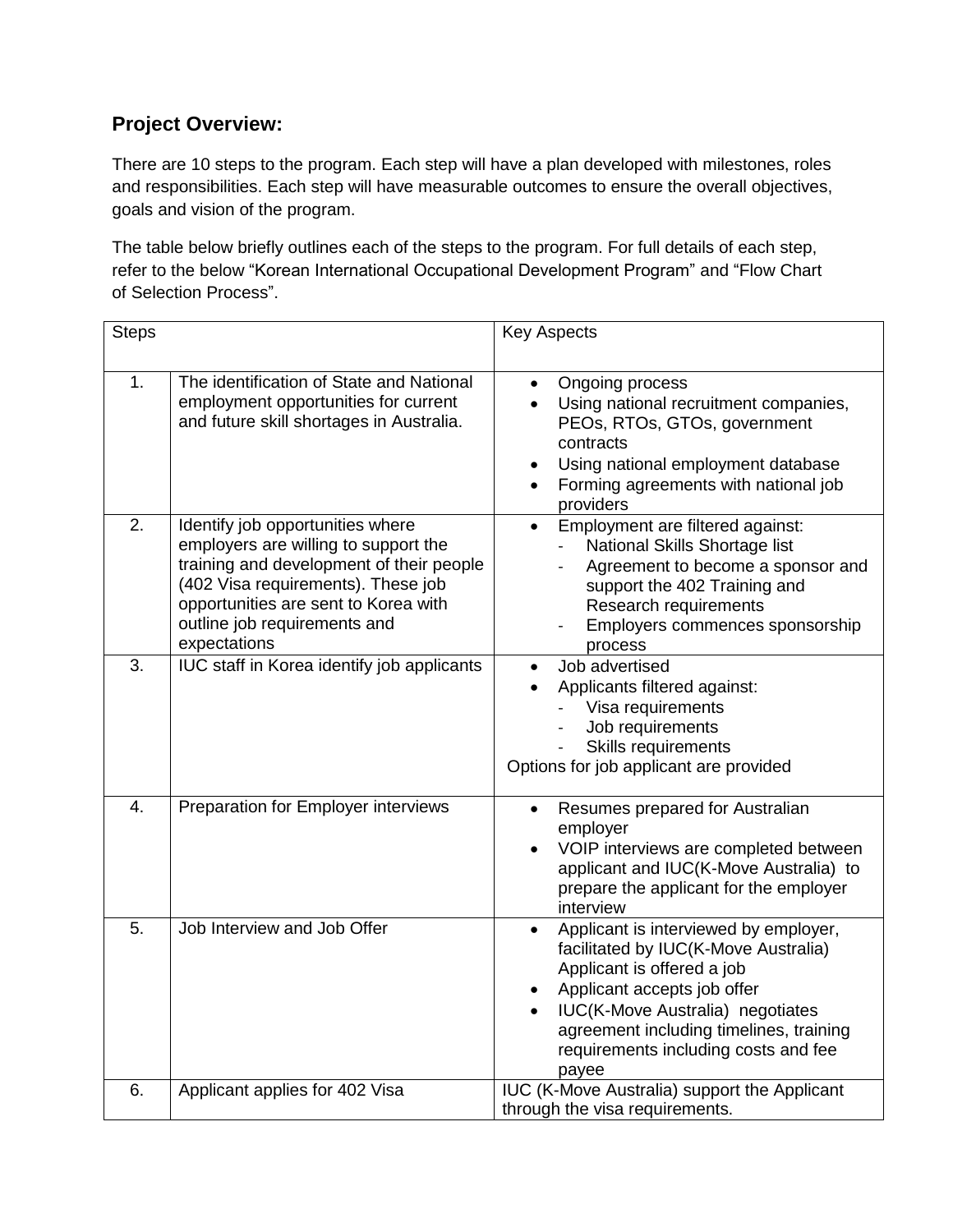|     | Applicant is successful with Visa<br>application                    |                                                                                                                                           |
|-----|---------------------------------------------------------------------|-------------------------------------------------------------------------------------------------------------------------------------------|
| 8.  | <b>Induction Training</b>                                           | Applicant files into Brisbane, Australia for<br>Induction and Cultural training. Applicant is<br>settled into suitable living environment |
| 9.  | Job Placement                                                       | Applicant commences work                                                                                                                  |
| 10. | Up-Skilling Training when placed in a<br>job (402 Visa requirement) | Applicant commences their "Up-Skills" training<br>whilst working.                                                                         |